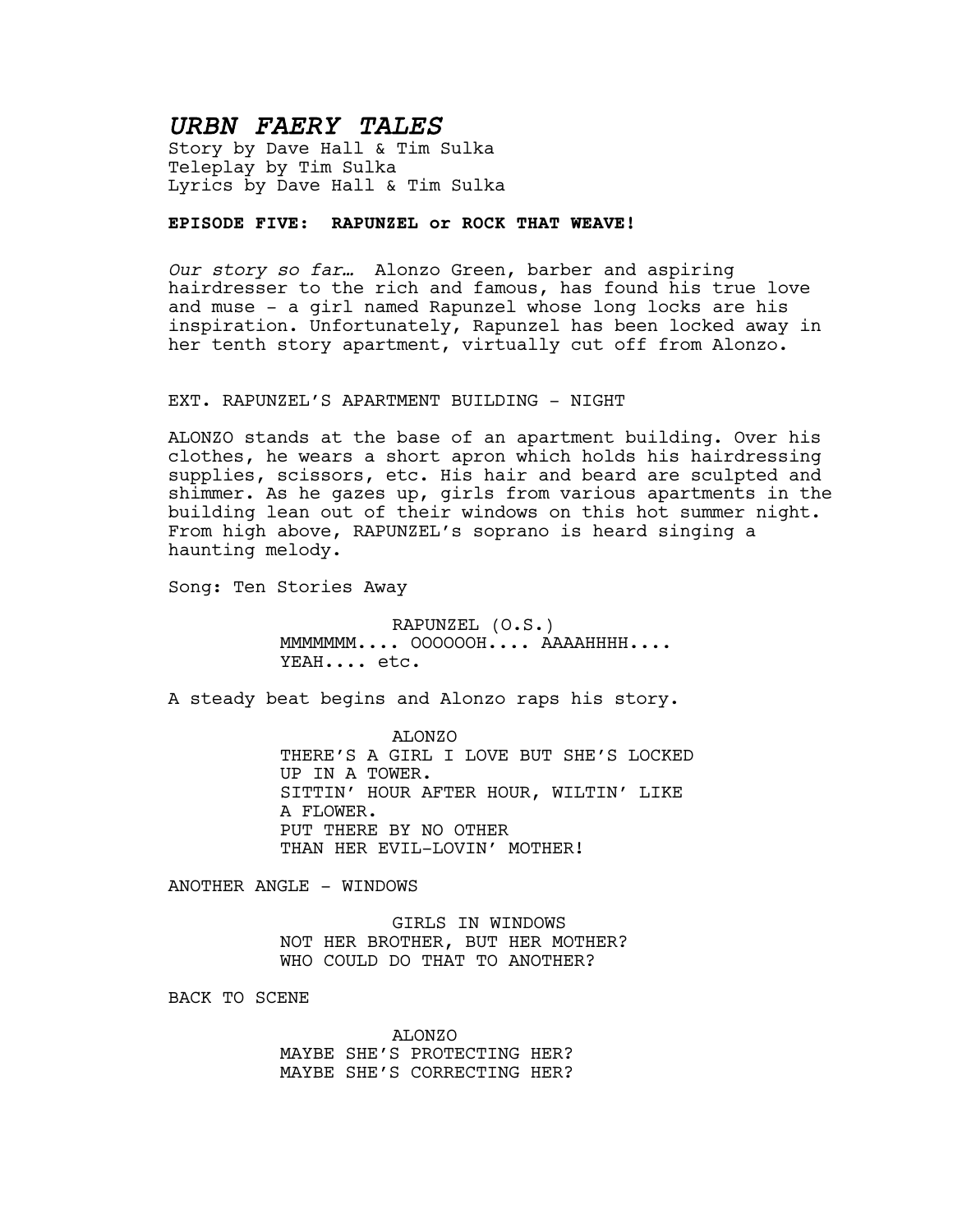GIRLS IN WINDOWS MAYBE SHE'S PERFECTING HER!

ALONZO

NAH! PROB'LY WHAT'D SHE'D SAY: IT'S HER MOTHERLY DUTY BUT I JUST THINK SHE'S JEALOUS OF HER 'CREDIBLE BEAUTY BUT IT AIN'T ABOUT HER LOOKS OR THE WAY SHE DRESSES WHAT'S MUSIC TO *MY* EYES ARE THOSE LONG CRAZY TRESSES!

ANOTHER ANGLE - WINDOWS

GIRLS IN WINDOWS LOCKING UP HER KID! THAT'S KINDA WHACK! HOPE YOU'RE PLANNING ON A SNEAK ATTACK!

BACK TO SCENE

ALONZO (mutters, thinking) SNEAK ATTACK, SNEAK ATTACK! (sings) FROM WHERE I'M STANDING, GIRL CAN'T REACH A SINGLE CURL CUZ YOU'RE TEN STORIES AWAY TEN STORIES AWAY!

INT. SOUNDSTAGE - DAY/EXT. STREET

During the chorus, the scene intercuts between a soundstage, music video style, and the reality of the street and neighborhood. Several of the girls in the windows serve as backup in the "music video" imagined by Alonzo.

The scene is an elaborate hair salon with stylized salon chairs, a chandelier, large mirrors, etc., over the top, brightly lighted, the girls and Alonzo in fun costumes.

> GIRLS IN WINDOWS RAPUNZEL, RAPUNZEL

ALONZO GIRL, LET DOWN YOUR HAIR YOU'RE LOCKED UP IN THAT CASTLE SO HIGH UP IN THE AIR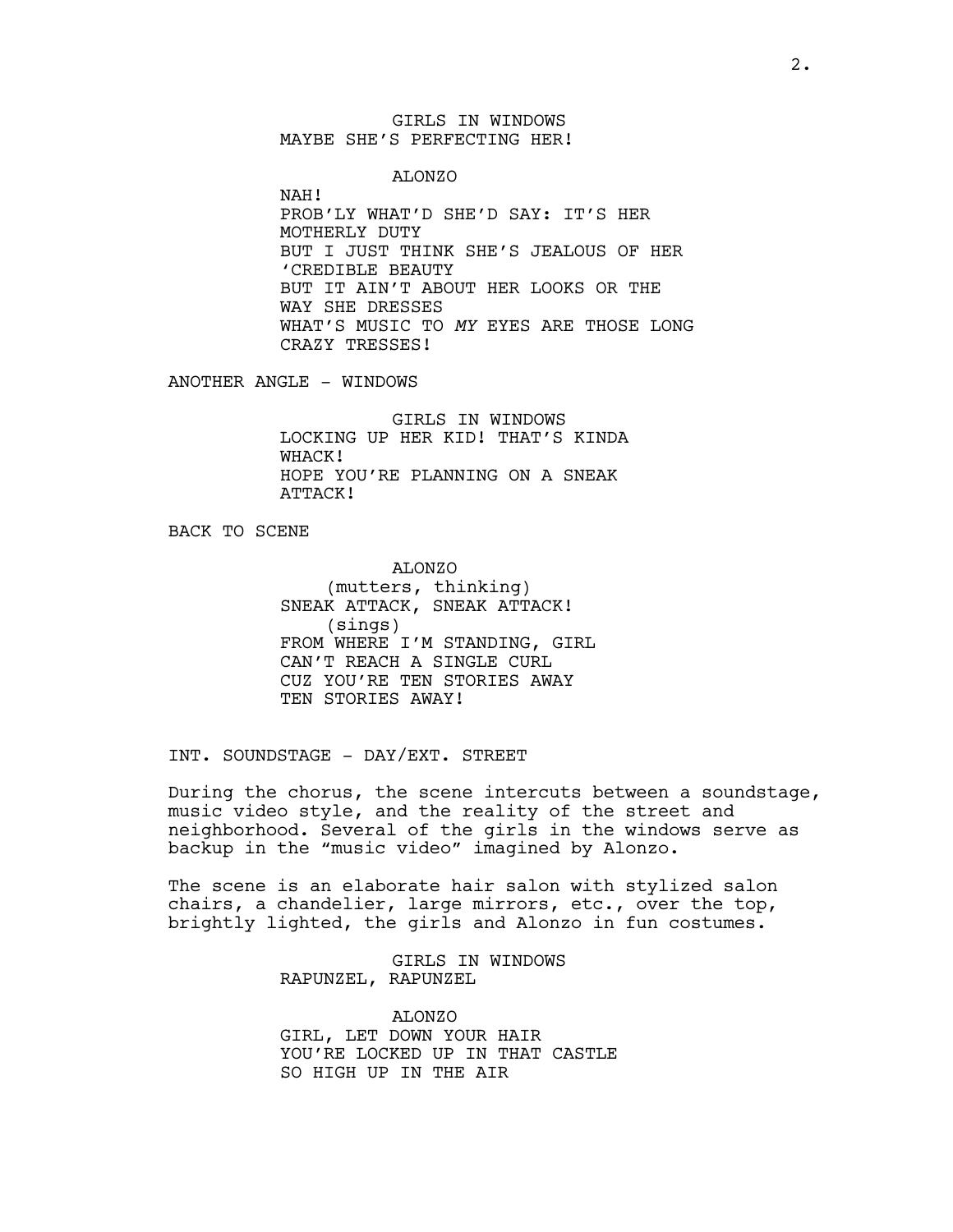## ALONZO/GIRLS IN WINDOWS RAPUNZEL, RAPUNZEL

ALONZO DROP THAT WEAVE FROM SKY SO BLUE AND I'LL CLIMB IT LIKE A LADDER RIGHT ON UP TO YOU.

ALONZO/GIRLS IN WINDOWS I'LL/HE'LL CLIMB IT LIKE A LADDER RIGHT ON UP TO YOU!

EXT. RAPUNZEL'S APARTMENT BUILDING - THE SAME

The action reverts back to reality, Alonzo on the street.

ALONZO IT'S NO SURPRISE THAT HER LOCKS ARE SO WILD HAIR THAT LONG? SHE'S BEEN LOCKED UP SINCE A CHILD ALL THIS TIME WITH NO WAY TO PRIMP AND PREEN JUST ACHING TO BE STYLED BY THE KING OF SHEEN

GIRLS IN WINDOWS

BY WHO?

During the following, three of the girls exit the building, join Alonzo.

> ALONZO BY ME! A HUMBLE BARBER SEE, MY NAME'S ALONZO GREEN BUT THEY CALL ME "THE KING OF SHEEN" SEE, MY STYLES ARE THE BADDEST, THE MADDEST THIS TOWN'S EVER SEEN FROM BED STUY TO CONEY I YOU KNOW WHAT I'M SAYIN'? YOU KNOW WHAT I MEAN?

The girls surround Alonzo, fawning over him.

GIRLS IN WINDOWS OH! ALONZO GREEN! ALONZO GREEN! THE KING OF SHEEN! ALONZO GREEN! WHATCHA GONNA DO IF YOU GET THE CHANCE FOR MORE THAN JUST A STOLEN GLANCE?

Alonzo takes out his scissors, pretends to give a quick trim to the girls, who dance around him.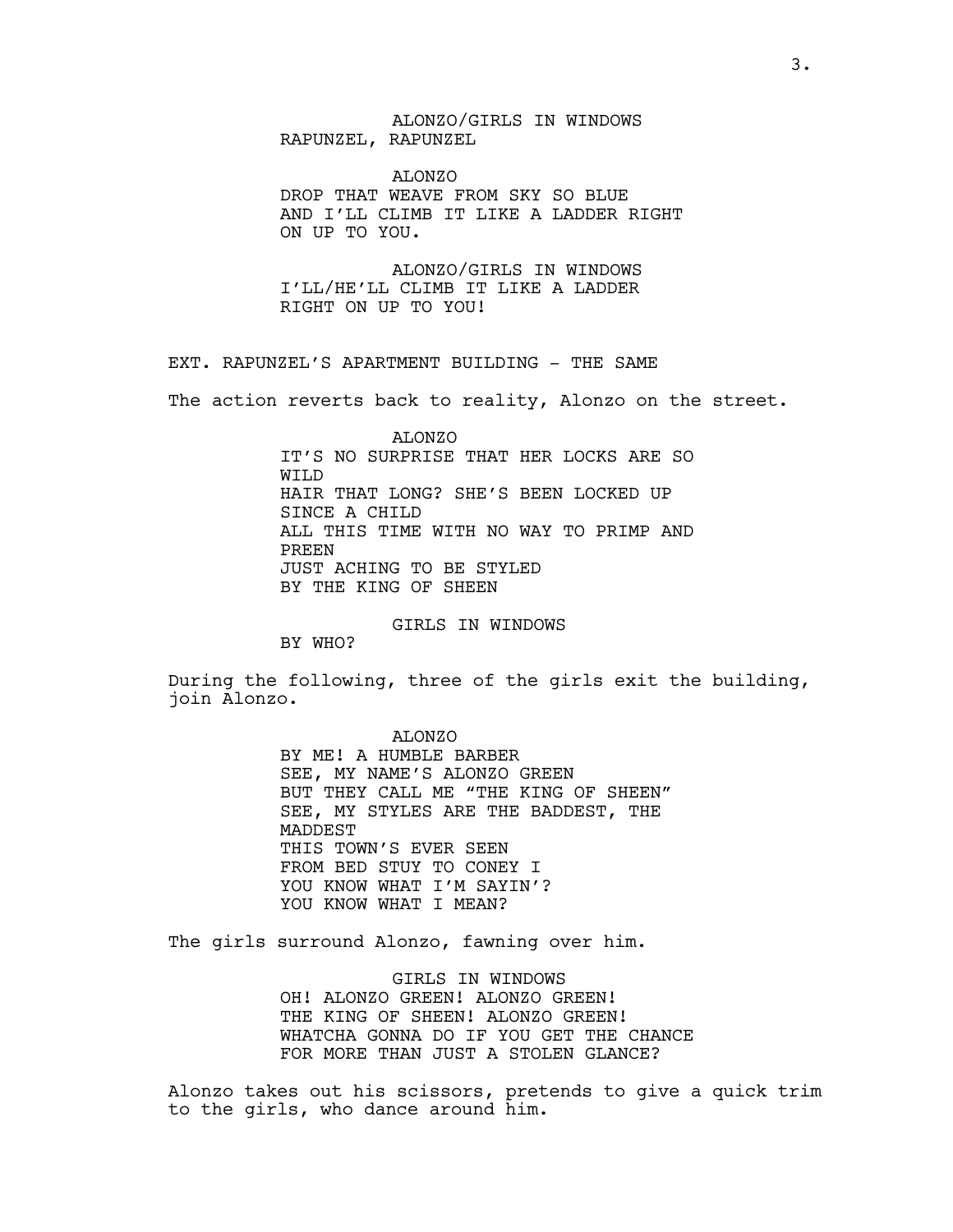ALONZO I'M GONNA TAKE ALL THOSE SPLIT ENDS AND GIVE 'EM A GOOD SNIP! I'M GONNA SQUEEZE 'EM, GONNA TEASE  $^{\prime}$ EM, FROM EACH ROOT TO THE TIP I'M GONNA BRAID IT, SERENADE IT BLOW DRY IT, TIE-DYE IT RE-FORM IT AND RESHAPE IT

GIRLS IN WINDOWS YOU'LL EVEN LANDSCAPE IT!

ALONZO FROM WHERE I'M STANDING, GIRL CAN'T REACH A SINGLE CURL CUZ YOU'RE TEN STORIES AWAY TEN STORIES AWAY.

INT. SOUNDSTAGE - DAY/EXT. STREET

Once again the action intercuts between the music video on the salon soundstage and the street.

> GIRLS IN WINDOWS RAPUNZEL, RAPUNZEL

ALONZO GIRL, LET DOWN YOUR HAIR YOU'RE LOCKED UP IN THAT CASTLE SO HIGH UP IN THE AIR

ALONZO/GIRLS IN WINDOWS RAPUNZEL, RAPUNZEL

ALONZO DROP THAT WEAVE FROM SKY SO BLUE AND I'LL CLIMB IT LIKE A LADDER RIGHT ON UP TO YOU.

ALONZO/GIRLS IN WINDOWS I'LL/HE'LL CLIMB IT LIKE A LADDER RIGHT ON UP TO YOU!

EXT. RAPUNZEL'S APARTMENT BUILDING - THE SAME

During Alonzo's speech, Rapunzel's shadow can be seen in the window ten stories up. She vocalizes again, drawing Alonzo to her like a siren from the sea. Other people from the neighborhood are also drawn by Rapunzel's singing. They stop in the street, stare at Alonzo, gaze upwards.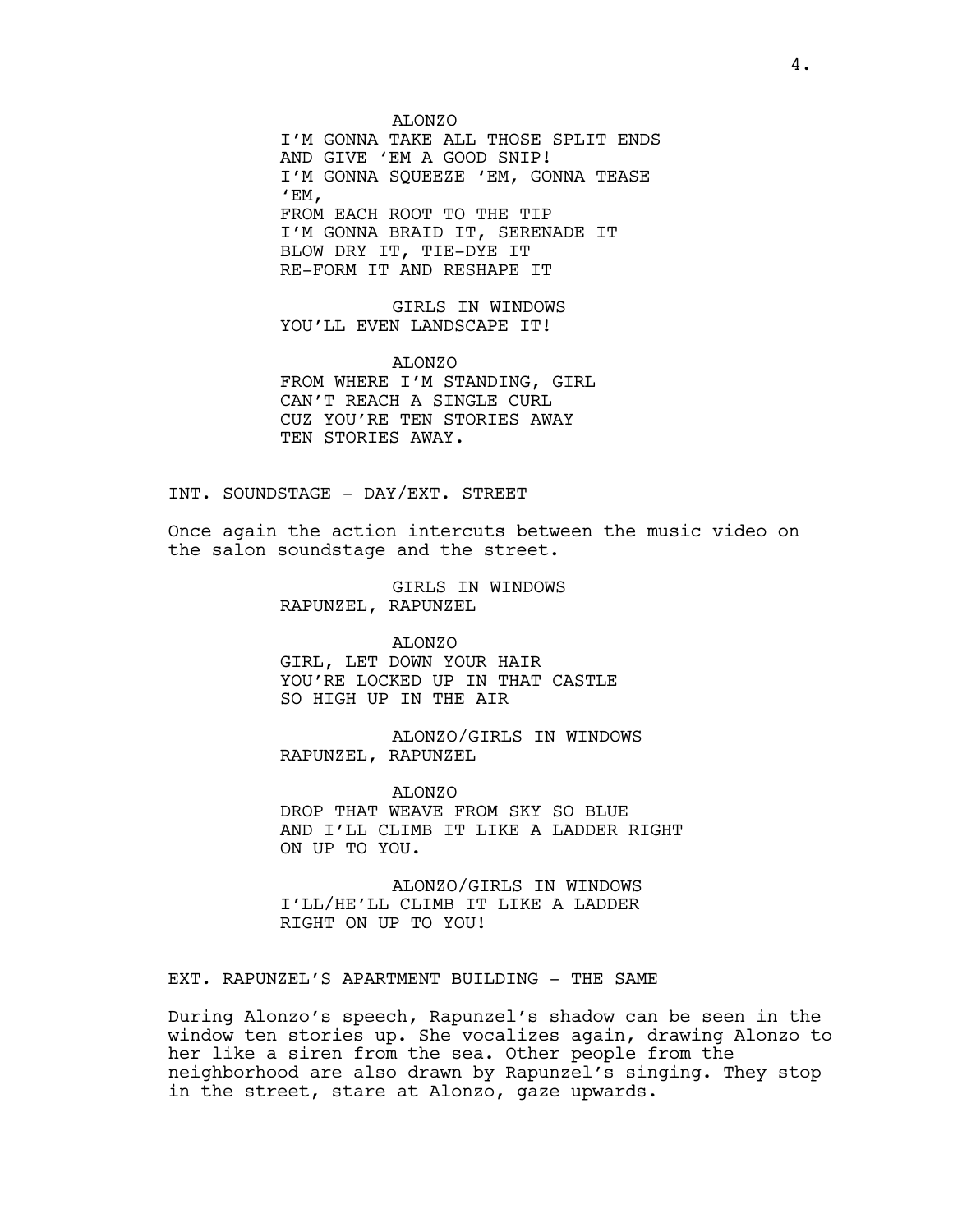#### ALONZO

(speaks) My sweet Rapunzel, right now I can only dream Of that day when we're all together - You, me, my styling cream And my perfect fusion flat iron, too. But you're ten stories away, girl How I'm s'posed to get to you when you're ten stories away?

From high above him, Rapunzel's hair cascades down the side of the building past the stunned girls in the windows.

> GIRLS IN WINDOWS LOOK, LOOK, SHE'S LETTING DOWN HER HAIR!

ALONZO TEN STORIES AWAY!

Alonzo tugs on the thick hair-rope and psyches himself up to make the trek and climbs up the side of the building.

> GIRLS IN WINDOWS LOOK, LOOK, HE'S CLIMBING UP HER HAIR!

The girls lean out their windows combing, brushing, crimping their hair, etc. As Alonzo makes his way up, people in other apartments slam their windows shut, look incredulously at him as he climbs up their wall.

More people gather on the street stare, point at Alonzo climbing up the building. Rapunzel keens through the following.

> GIRLS IN WINDOWS (CONT'D) FIRST FLOOR!

ALONZO AND I'M ON MY WAY!

GIRLS IN WINDOWS SECOND FLOOR!

ALONZO THIS IS CHILD'S PLAY!

GIRLS IN WINDOWS THIRD FLOOR!

ALONZO I'M STILL FEELIN' OKAY!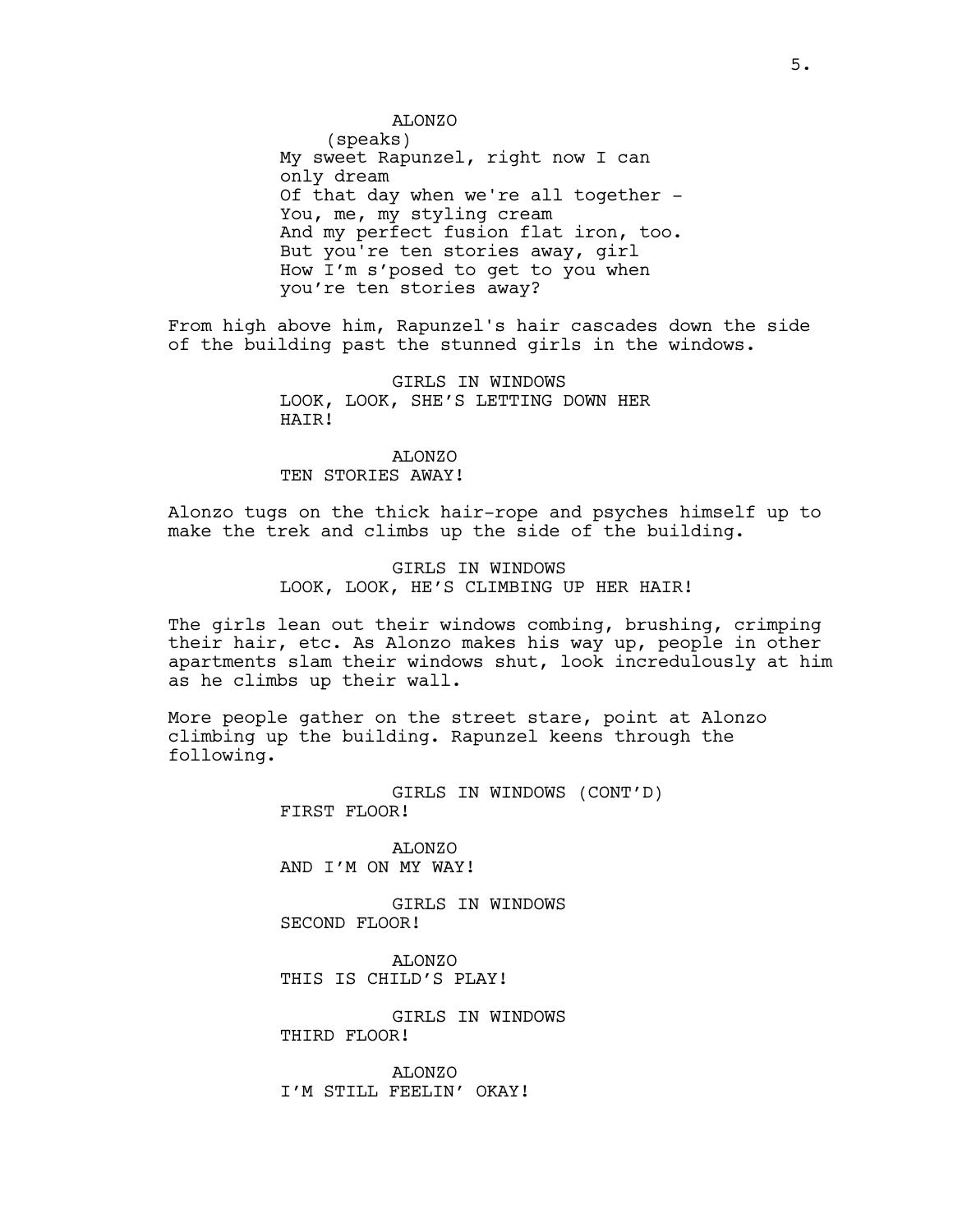GIRLS IN WINDOWS FOURTH FLOOR!

ALONZO IF I'M CAUGHT, THERE'S HELL TO PAY!

GIRLS IN WINDOWS FIFTH FLOOR!

ALONZO HEY! I MADE IT HALFWAY!

Alonzo has attracted quite a crowd on the street. He looks down, gulps seeing the distance between him and the ground.

> GIRLS IN WINDOWS SIXTH FLOOR!

ALONZO GETTIN' CLOSER TO MY BAYE!

GIRLS IN WINDOWS SEVENTH FLOOR!

ALONZO TIME TO THINK WHAT I'M GONNA SAY!

GIRLS IN WINDOWS EIGHTH FLOOR

As Alonzo passes the eighth floor, a man sticks his head out of a window, shouts at him.

> MAN IN WINDOW Hey, man! You gonna do this ev'ry day?

GIRLS IN WINDOWS NINTH FLOOR!

ALONZO OH, NO! DID I FORGET MY HAIRSPRAY?

A girl in the window nearest to Alonzo slips a can of hairspray into his apron pocket.

> GIRLS IN WINDOWS TENTH FLOOR!

ALONZO TIME TO MAKE RAPUNZEL MY FIANCE!!

The people in the street, church ladies, the postman, office workers, etc. dance as a unit, their movements choreographed in a joyful routine.